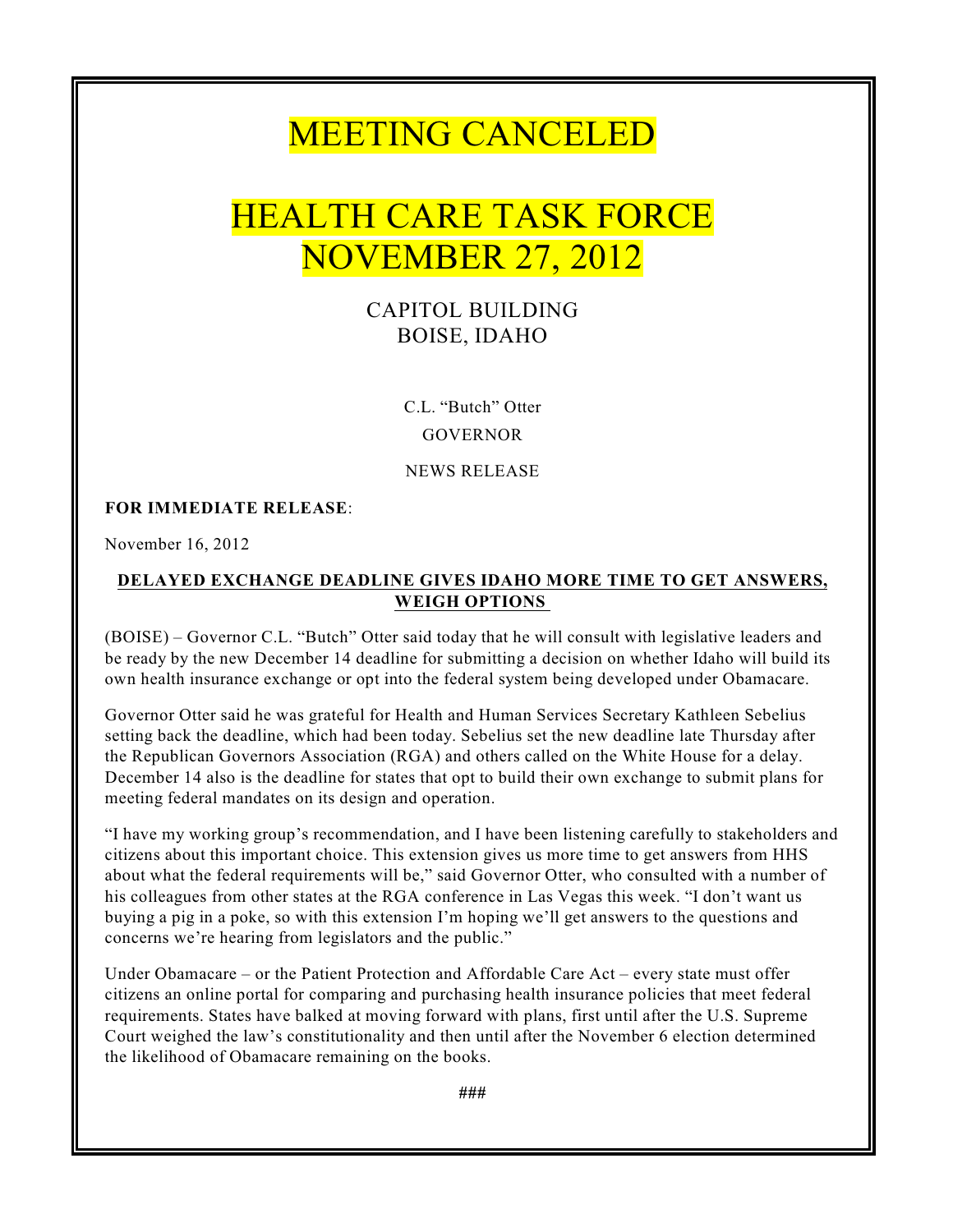A future agenda will be posted on our website at: www.legislature.idaho.gov

#### COMMITTEE MEMBERS

Senator Patti Anne Lodge Representative Carlos Bilbao Senator Tim Corder **Representative Fred Wood** Senator Dan Schmidt<br>
Representative Elaine Smith

Senator Dean Cameron, Co-chair<br>
Senator John Goedde<br>
Representative Gary Collins, Co-chair<br>
Representative Sharon Block Representative Sharon Block Senator Joyce Broadsword<br>
Senator Steve Vick<br>
Representative John Rusche<br>
Representative John Rusche Representative John Rusche

Contact: Legislative Services Office - Ryan Bush (334-4857)